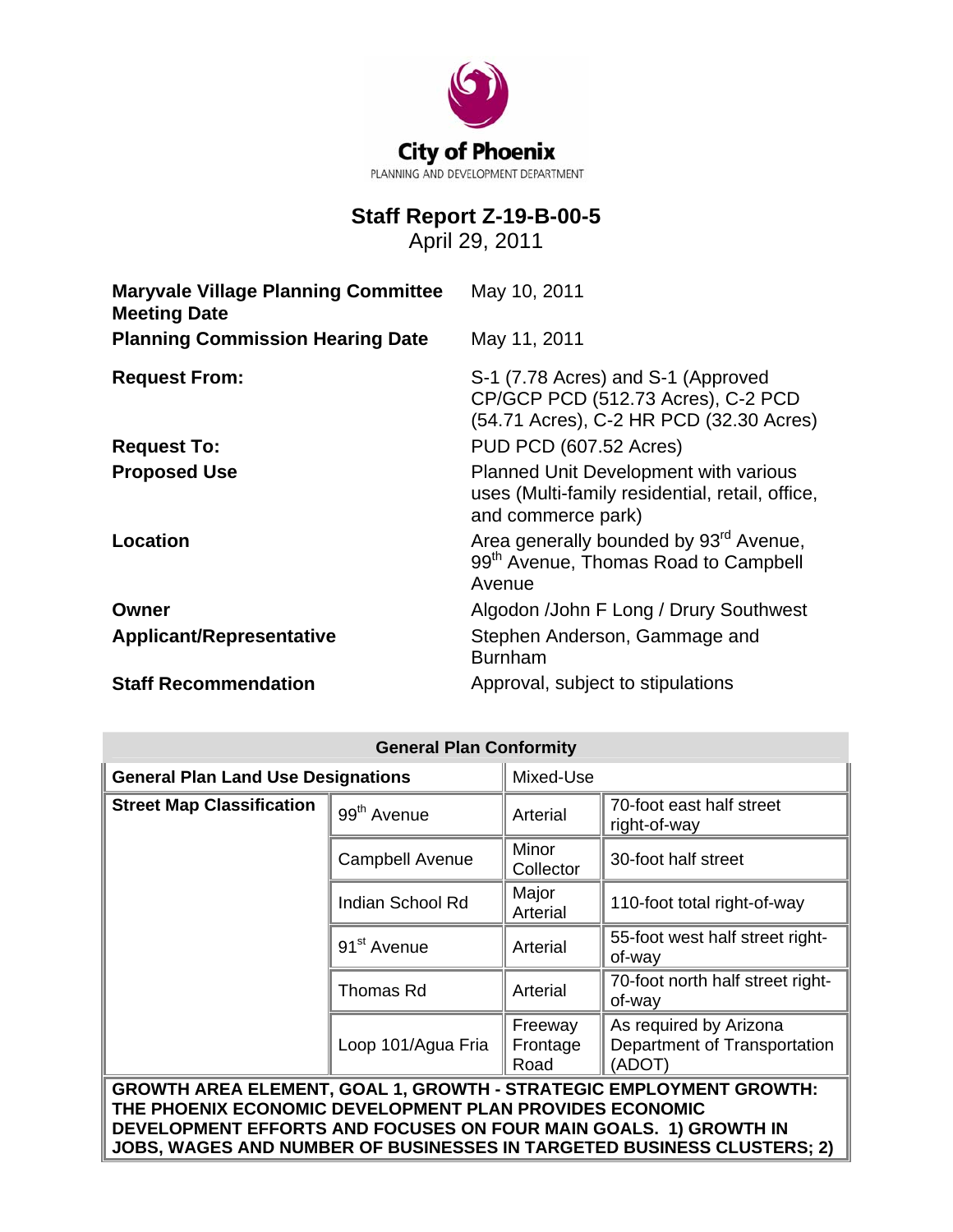#### **GROWTH IN PHOENIX RESIDENTS' INCOME; 3) IMPROVEMENT IN PHOENIX QUALITY OF LIFE; 4) GROWTH IN SALES TAX REVENUES.**

The original Algodon Planned Community Development (PCD) was deemed by City Council as a major employment corridor. This PUD only strengthens that assessment by adding additional uses and height.

#### **LAND USE ELEMENT, GOAL 1, URBAN FORM: GROWTH SHOULD BE STRUCTURED INTO A SERIES OF URBAN VILLAGES CHARACTERIZED BY THE FIVE COMPONENTS OF THE URBAN MODEL: CORE, NEIGHBORHOODS, COMMUNITY SERVICE AREAS, REGIONAL SERVICE AREAS, AND OPEN SPACE.**

The subject property is located on the perimeter of the Maryvale Village and is adjacent to the LOOP 101, a major regional transportation corridor. This strategic location in the urban pattern is appropriate for regional service area land uses such as a hospital and medical uses, retail, and offices.

#### **LAND USE ELEMENT, GOAL 5, INTEGRATION OF LAND USE AND TRANSPORTATION SYSTEMS: MINIMIZE THE ADVERSE IMPACT OF THE TRANSPORTATION SYSTEM THROUGH INTEGRATED URBAN DESIGN.**

The development will serve as a service area supporting the village core and surrounding neighborhoods. It will reduce the need for additional vehicle trips outside the village for employment and the purchase of goods and services.

#### **LAND USE ELEMENT, GOAL 4, GOAL 4 MIXED LAND USE DEVELOPMENT: MIXED LAND USE PATTERNS SHOULD BE DEVELOPED WITHIN URBAN VILLAGES AND AT SMALLER SCALES TO MINIMIZE THE NUMBER AND LENGTH OF TRIPS.**

The Algodon PUD provides flexibility for a mix of land uses that provides new opportunities for existing and future residents in the area to shop, live, which would reduce the number and length of automobile trips.

#### **NEIGHBORHOOD ELEMENT, GOAL 9, NEIGHBORHOOD AND FREEWAY COMPATIBILITY: FREEWAYS AND PARKWAYS WITHIN THE CITY SHOULD BE DESIGNED OR MITIGATED TO BE SENSITIVE TO ADJACENT NEIGHBORHOODS.**

Commercial development is often an effective buffer between a freeway and existing and new residential development. The proposed zoning designation will allow freeway mitigation measures to be provided through a mix of land uses and innovative site design.

### BACKGROUND

 1. The General Plan for Phoenix in 1985, designated the subject land as lowdensity residential development. The Agua Fira (Loop 101) Freeway bisects the area making development of the envisioned housing difficult. In 2000, City Council approved Rezoning Case Z-19-00-5 for a 853 acre Planned Community Development (PCD) referred to as Algodon Center. A General Plan Amendment, MV-1-99-5 was also approved to change the area's General Plan Land Use designation from Residential 0-2 and 2-5 dwelling units per acre to Mixed Use/Commercial and Commerce Park. Algodon Center is the largest vacant parcel in Maryvale and along the Loop 101.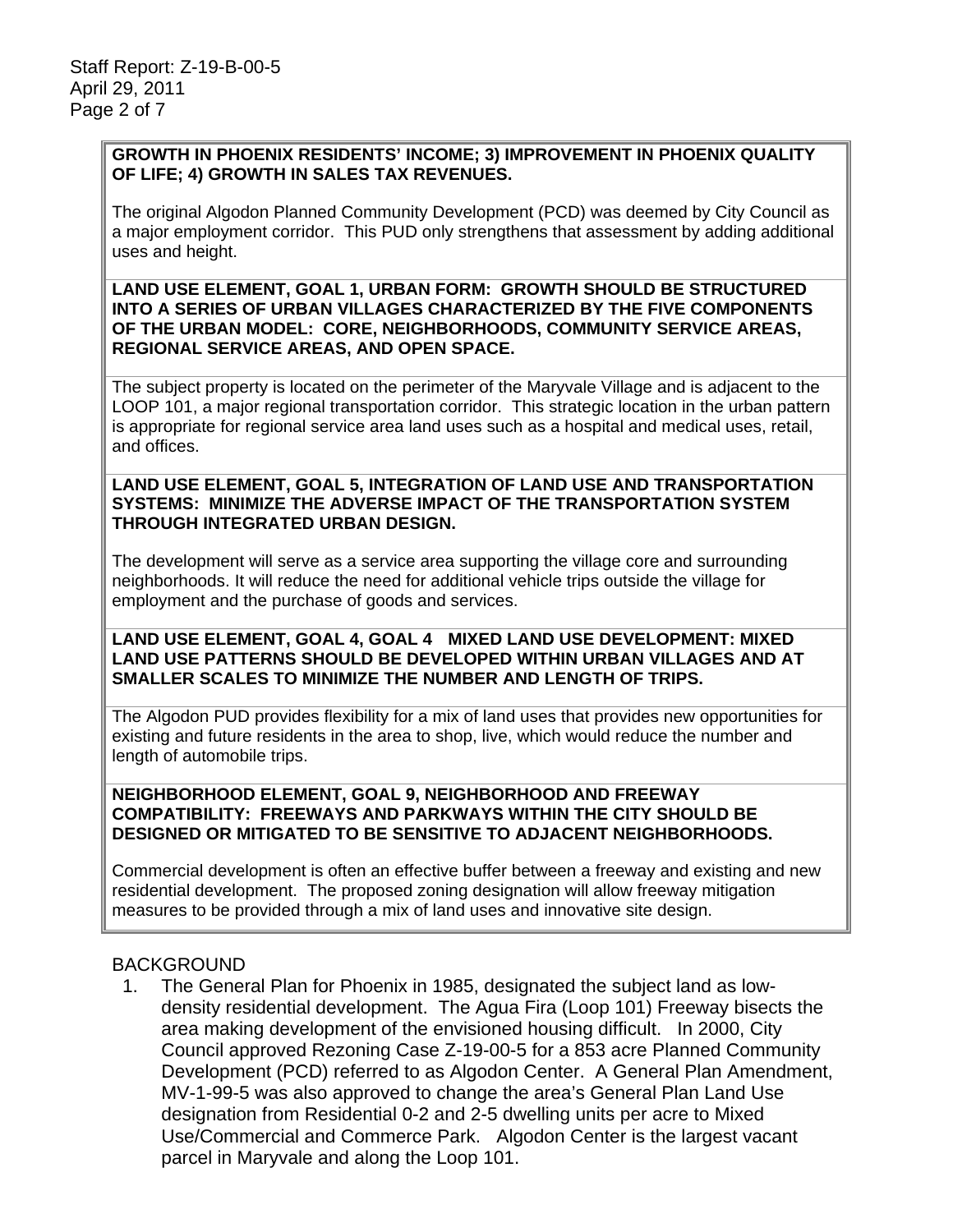#### SUBJECT SITE

- 2. This application is a Major Amendment to the existing 853 acre PCD. The request will designate 607.52 acres generally located west of the  $93<sup>rd</sup>$  Avenue alignment as Planned Unit Development (PUD).
- 3. This PUD PCD request will also expand the boundary of the existing PCD to include an additional 7.6 acres of land located on the south side on Indian School Road west of the freeway, wholly internal to and surrounded by the existing PCD.
- 4. The current General Plan Land Use designation is Mixed Use with the underlying land use designations of Commercial and Industrial. All uses listed in the PUD Development Narrative are consistent with the Mixed Use category.

### SURROUNDING USES & ZONING

#### 5. *North*

Directly north of the parcel is zoned S-1. The parcel to the northeast is part of the PCD and is zoned GCP PCD.

Just north of this proposal, along the Loop 101, are the University of Phoenix Stadium, Jobing.com Arena, Camelback Ranch, and the Westgate Center.

### *West*

The land to the west is the jurisdiction of Avondale. The city of Avondale has approved multiple high intense, mixed use zoning including the Avondale Live mixed use project at 99<sup>th</sup> and Encanto and Entorno at 99<sup>th</sup> Avenue and Indian School Road.

### *South*

To the south of this request is Banner Estrella Medical Center. To the south, west of the Loop 101 is the Sheely Farms PCD including a mix of uses and approved heights to 250 feet.

### *East*

Remaining portions of the PCD, zoned GCP PCD are to the east as well as land north of Osborn zoned S-1.

#### PROPOSAL

 6. The proposal was developed utilizing the PUD zoning designation that allows an applicant to propose uses, development standards and design guidelines for a site. One of the goals of this process is to allow the applicant to develop standards that respond to the surrounding environment, more so than conventional zoning districts allow. The end result is property rezoned with standards crafted specifically for the site.

Where the PUD narrative is silent on a requirement, the applicable Zoning Ordinance provision will be applied.

 7. Below is a summary of the proposed standards for the subject site as described in the attached PUD narrative date stamped April 25, 2011, Attachment B.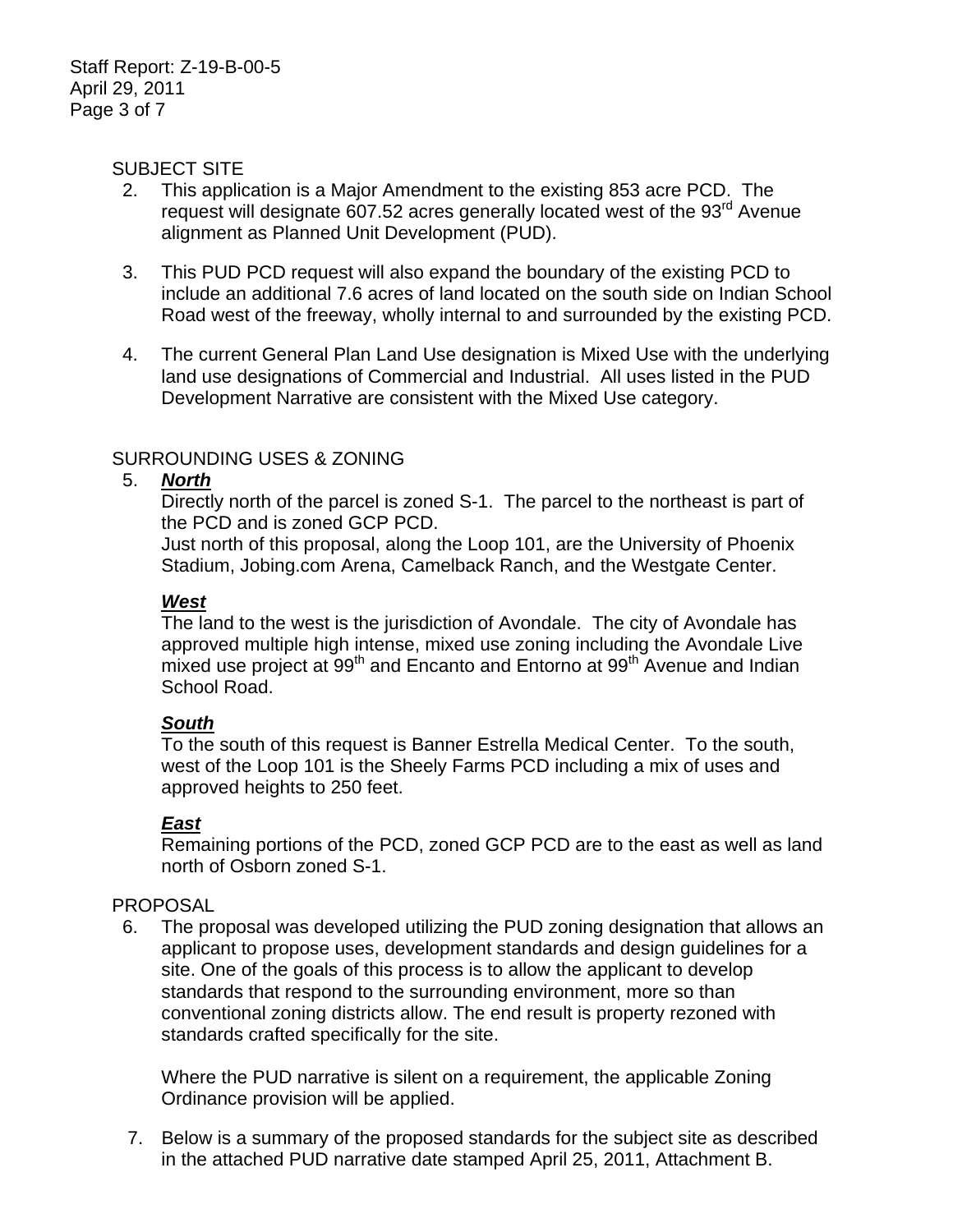### *Land Use*

The narrative proposes permitted uses that include, but are not limited to, commercial/retail, office and hospitality uses. Multi-family residential is allowed, while single-family residential is not allowed.

### *Performance Standards*

Performance standards are provided to address additional requirements for specific land uses. The performance standards may include a requirement for a use permit through the public hearing process, limit hours of operation, or provide a buffer.

### *Development Standards*

The building heights are proposed to be a maximum of 250 feet, but only to a maximum of 70 feet for parcels located within 300 feet of 99<sup>th</sup> Avenue, north of Glenrosa Avenue. The building setbacks are 30 feet along arterial roads and the freeway and 20-feet along local and collector streets. Vertical mixed-use development allows for a zero setback. The development of multi-family residential is to be at a minimum density of 20 dwelling units per acre and a maximum of 52.2 dwelling units per acre.

### *Landscaping Standards*

A mix of two-inch caliper trees placed 20 feet on center along with shrubs and groundcover are proposed along the streetscape of the entire development to promote human comfort and visual interest surrounding the site.

### *Parking*

Sufficient parking has been proposed for the site by meeting the minimum parking requirements for the individual uses. Parking space dimensions have been reduced from 9½ feet to 8½ feet in width.

### *Shading*

The narrative proposes that 50 percent of all pedestrian walkways and sidewalks be shaded by a combination of shade trees, building canopies, overhangs, arcades, or other shade methods as measured at 12 noon on the summer solstice.

### *Design Guidelines*

The Development Narrative does not propose any new design guidelines; therefore all applicable design guidelines set forth in Section 507 Tab A, of the Zoning Ordinance will apply.

### *Phasing*

Specific phasing is currently not being considered by the applicant.

### *Signage*

Exhibit 14 of the Development Narrative describes in detail the sign package for this request including identification, landmark, and sponsorship with electronics. The exhibits show freeway signage at a maximum of 110 feet. Staff is stipulating a maximum height for freeway signage at 90 feet and a turn-off time of 11:00 pm. These stipulations are consistent to what staff has requested with properties to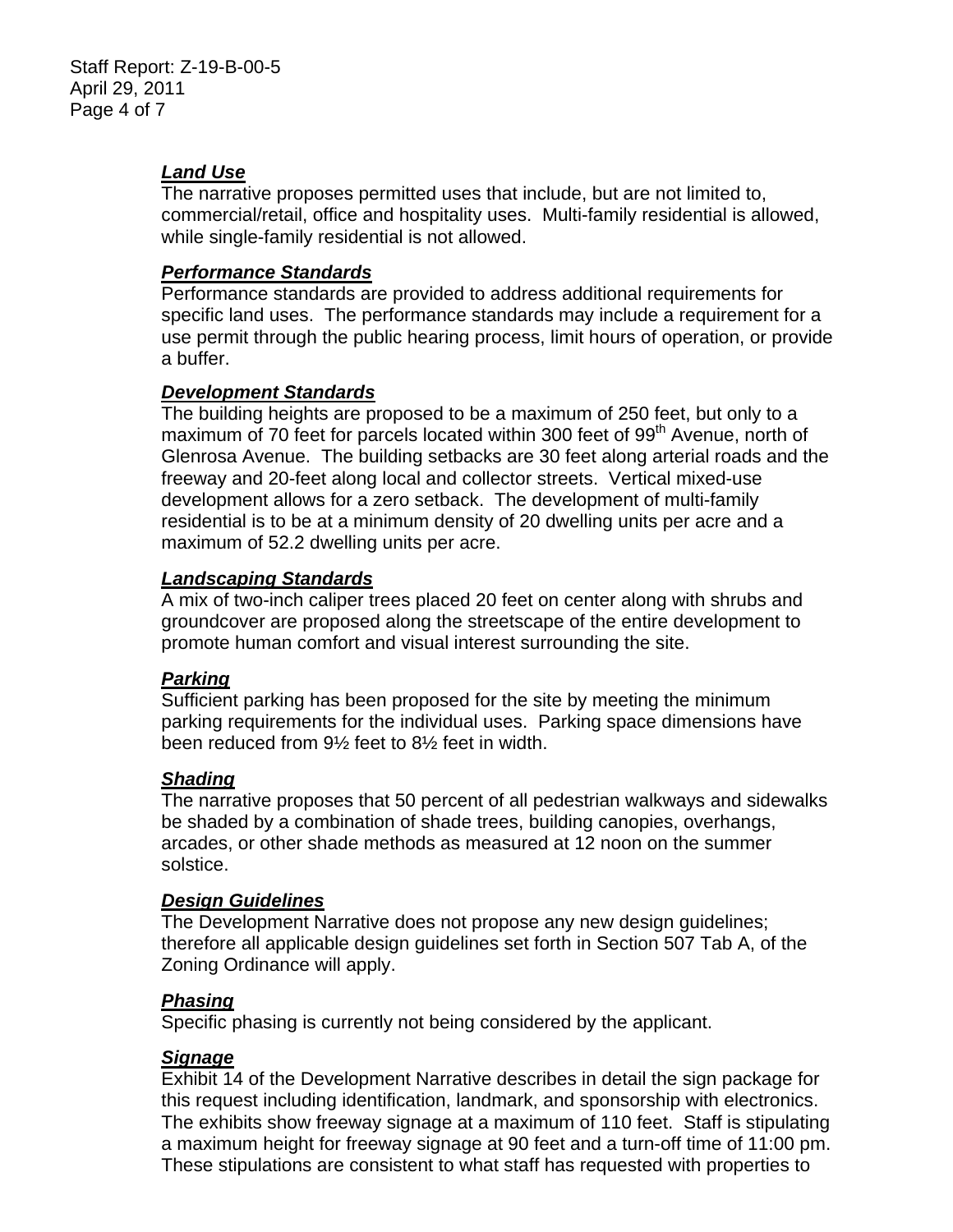Staff Report: Z-19-B-00-5 April 29, 2011 Page 5 of 7

> the north along the freeway and are also consistent to what adjacent municipalities have approved and constructed.

### *Sustainability*

The narrative proposes several options to incorporate sustainability principles which may include building orientation, high roof solar reflective index, solar collection technologies, and design for effective water use.

#### STREETS AND TRAFFIC

- 8. Right-of-way for all streets within the development area shall be dedicated as per the approved Master Street Plan. Any changes to the approved Master Street Plan shall be reviewed and approved by the Street Transportation Department.
- 9. A Traffic Impact Study was submitted to the Street Transportation Department on March 15, 2011, for review. A stipulation has been added to address any recommendations from that study.

#### **MISCELLANEOUS**

- 10. The Aviation Department has requested that a notice be given to prospective purchasers of properties in the city of Phoenix underlying the flight patterns of the city of Glendale Airport. The area may be subject to overflights of aircraft operating at the Airport. A stipulation has been added to request these notices.
- 11. Development and use of the site is subject to all applicable codes and ordinances. Zoning approval does not negate other ordinance requirements and other formal actions may be required.
- 12. Staff has conducted a review of the first and second submittal of the Development Narrative in which the applicant has addressed several comments made by staff. Staff still has concerns regarding the following items listed below:
	- a. Exhibit 14, Page 3, a) Project Landmark "Landmarks are restricted to a maximum of one hundred and ten (110) feet in height". Staff is requesting that Landmarks be restricted to a maximum of ninety (90) feet in height. This request is consistent to what the city of Phoenix and other municipalities have approved in the past along the Loop 101, as well as what has already been constructed.
	- b. Exhibit 14, Page 3, b) Project Sponsorship "Shall be turned off from 12 am (midnight) until dawn." Staff is requesting that the turn-off be from 11 pm until dawn. This is consistent with what staff has requested in the past with neighboring parcels.

### **Findings**

- 1. The request is consistent with the General Plan Land Use designation of Mixed Use and supports multiple General Plan Goals and Policies.
- 2. The development is consistent with the surrounding regional destinations and planned projects approved within adjacent jurisdictions.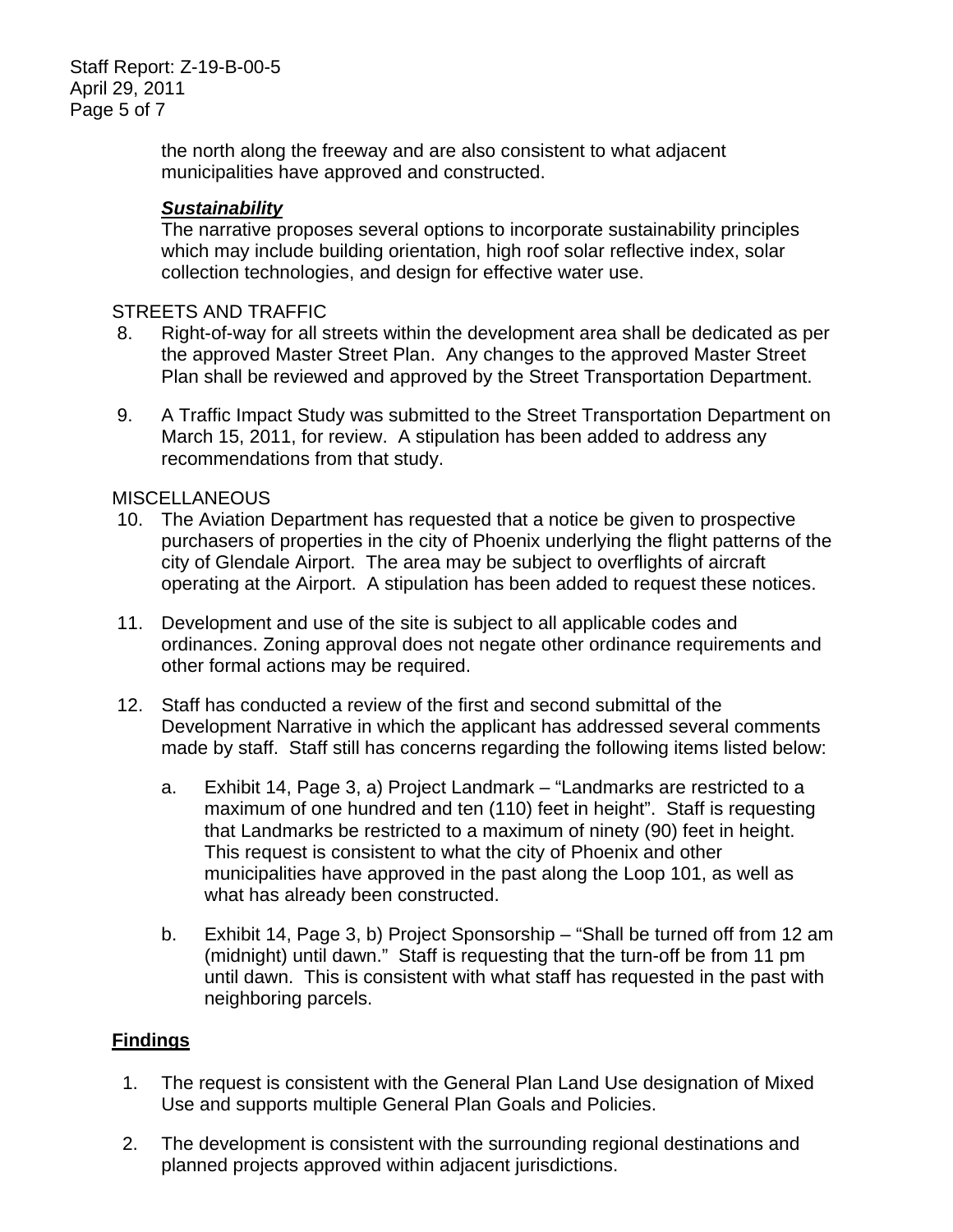Staff Report: Z-19-B-00-5 April 29, 2011 Page 6 of 7

> 3. The proposed development will provide increased employment, retail and residential living opportunities in the area.

### **Stipulations**

- 1. That an updated Development Narrative for the Algodon PUD reflecting the changes approved through this request shall be submitted to the Planning and Development Department within 30 days of City Council approval of this request. The updated Development Narrative shall be consistent with Development Narrative date stamped April 25, 2011, as modified by the following stipulations:
- 2. That the property owner shall record a Notice to Prospective Purchasers of Proximity to Airport in order to disclose the existence and operational characteristics of the City of Glendale Airport to future owners or tenants of the property. The form and content of such documents shall be according to the templates and instructions provided which have been reviewed and approved by the City Attorney.
- 3. That the applicant shall revise the Algodon PUD Narrative with specific regard to the following:
	- a. Exhibit 14, Page 3, Section a) Project Landmark Landmarks are restricted to a maximum of - Replace "one hundred and ten (110) feet" with "ninety (90) feet". Figure D (page 10) shall also reflect this maximum.
	- b. Exhibit 14, Page 3, Section b) Project Sponsorship Shall be turned off from – Replace "12 am (midnight)" with "11 pm".
- 4. That the applicant shall submit a revised Traffic Impact Study to the Street Transportation Department and the Planning and Development Department prior to preliminary site plan review for the first phase of development. The applicant shall be responsible for any dedications and required improvements as recommended by the approved Traffic Impact Study and as approved by Planning and Development Department and the Street Transportation Department.
- 5. That the developer shall construct all streets within and adjacent to the development with paving, curb, gutter, sidewalk, curb ramps, streetlights, median islands, landscaping and other incidentals as per plans approved by the Planning and Development Department. All improvements shall comply with all ADA accessibility standards.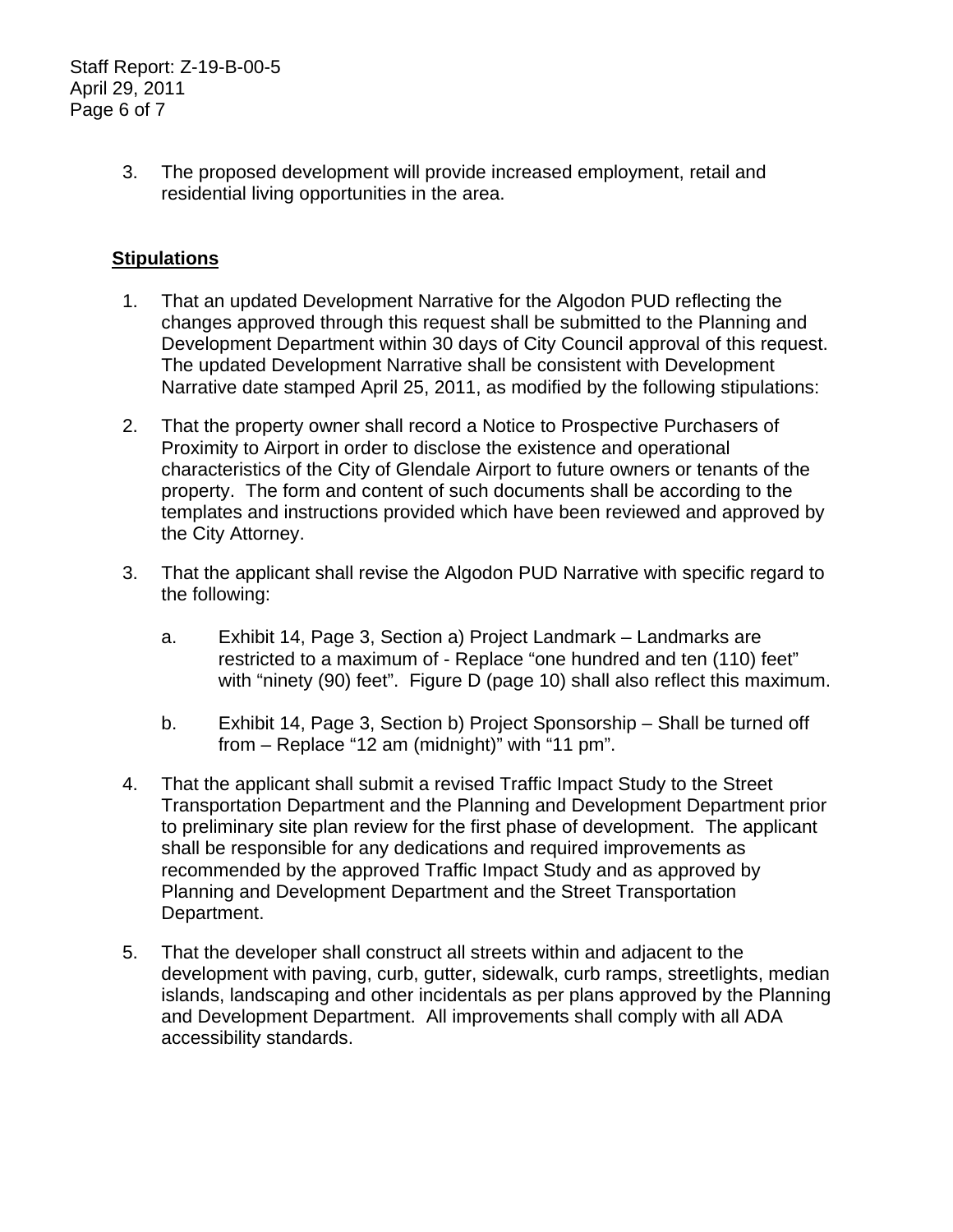Staff Report: Z-19-B-00-5 April 29, 2011 Page 7 of 7

### **Writer**

Jacob Zonn 4/29/11

### **Team Leader**

Michelle Dodds

## **Attachments**

Attachment A: Sketch Map Attachment B: Algodon PUD Narrative date stamped April 25, 2011